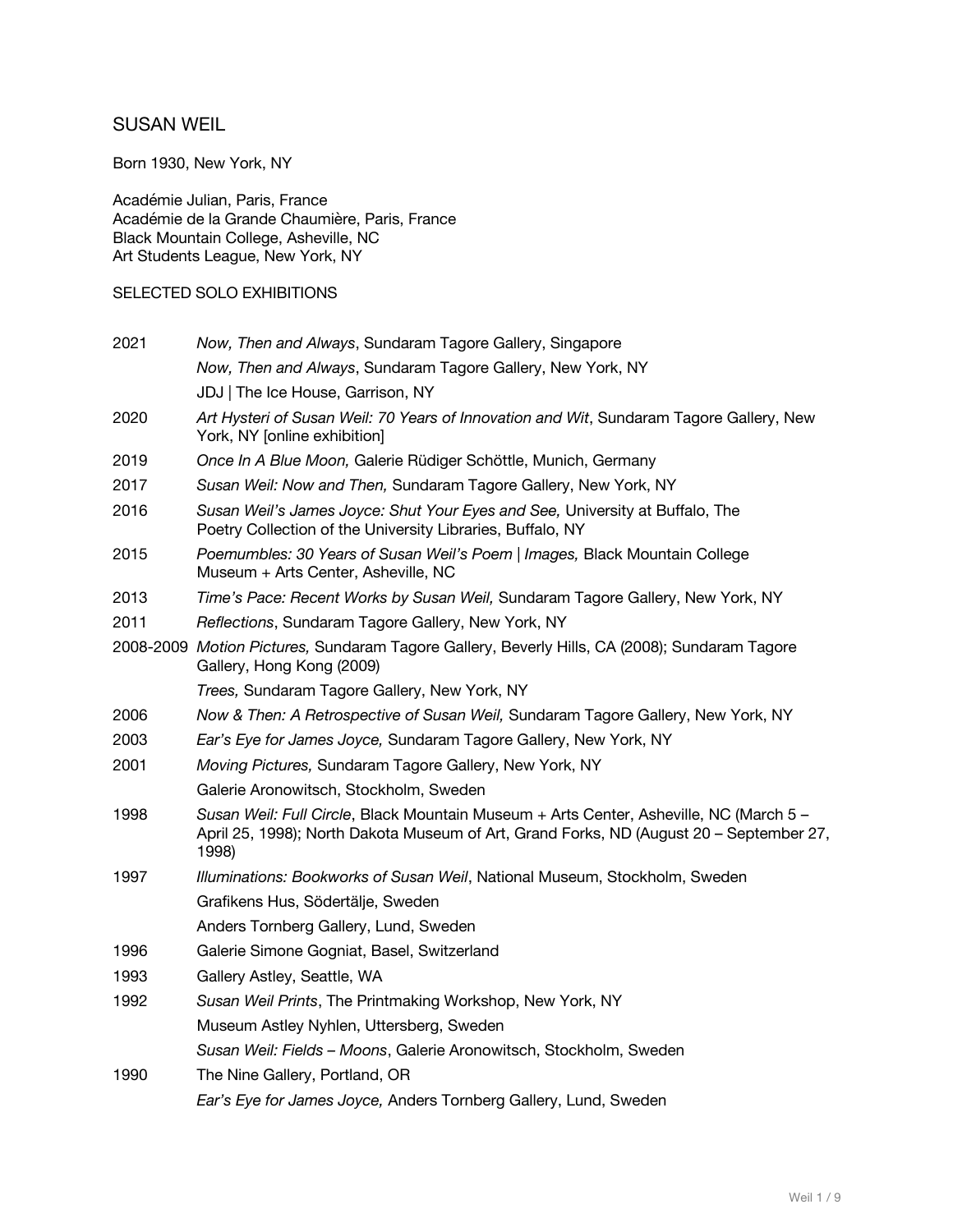| 1989 | Mind's Sky, Staatsgalerie moderner Kunst, Haus der Kunst, Munich, Germany |
|------|---------------------------------------------------------------------------|
|      | Galerie Biedermann, Munich, Germany                                       |
|      | Livres d'Artistes, Lyrik Kabinett, Munich, Germany                        |
| 1988 | Flushing Council on Culture & The Arts, Flushing, NY                      |
| 1987 | Galerie Brandt's Pakhus, Copenhagen, Denmark                              |
| 1986 | Gallerie Leif Stahle Paris, France                                        |
|      | Galerie Aronowitsch, Stockholm, Sweden                                    |
| 1985 | Anders Tornberg Gallery, Lund, Sweden                                     |
| 1983 | Galerie Artek, Helsinki, Finland                                          |
|      | Styria Studio, New York, NY                                               |
| 1982 | Anders Tornberg Gallery, Lund, Sweden                                     |
| 1981 | Judith Christian Gallery, New York, NY                                    |
|      | Helsingin taidemuseo [Helsinki City Art Museum], Helsinki, Finland        |
| 1980 | Galeri Engstrom, Stockholm, Sweden                                        |
|      | Anders Tornberg Gallery, Lund, Sweden                                     |
|      | Konsthall, Harnosand, Sweden                                              |
|      | Krognoshuset, Lund, Sweden                                                |
|      | Galleriet, Lund, Sweden                                                   |
| 1979 | Parsons-Dreyfus Gallery, New York, NY                                     |
|      | Art 10, Basel, Switzerland                                                |
|      | Galleri 1, Goteborg, Sweden                                               |
|      | Galleri Larsson, Gavle, Sweden                                            |
| 1978 | Galeri Engstrom, Stockholm, Sweden                                        |
|      | Anders Tornberg Gallery, Lund, Sweden                                     |
|      | Wade Gallery, Washington, D.C.                                            |
|      | Galleriet, Lund, Sweden                                                   |
| 1977 | Susan Weil, Parsons-Dreyfus Gallery, New York, NY                         |
| 1975 | Susan Weil: Painting, 112 Greene Street Gallery, New York, NY             |
| 1974 | Susan Weil: Painting, 112 Greene Street Gallery, New York, NY             |
| 1973 | Susan Weil: Horizons, 112 Greene Street Gallery, New York, NY             |
| 1971 | University of North Carolina, School of Design, Raleigh, NC               |
|      | Greater Hartford Process, Hartford, CT                                    |
| 1965 | Willoughby Wallace Memorial Library (Keyes Gallery), Stony Creek, CT      |

## SELECTED COLLABORATIVE EXHIBITIONS

| 2014 | Blueprints: A Collaboration, Susan Weil & José Betancourt, Asheville Art Museum, |
|------|----------------------------------------------------------------------------------|
|      | Asheville, NC                                                                    |

2013 *Blueprints: Cyanotypes by Susan Weil & José Betancourt,* Tennessee Valley Museum of Art, Tuscumbia, AL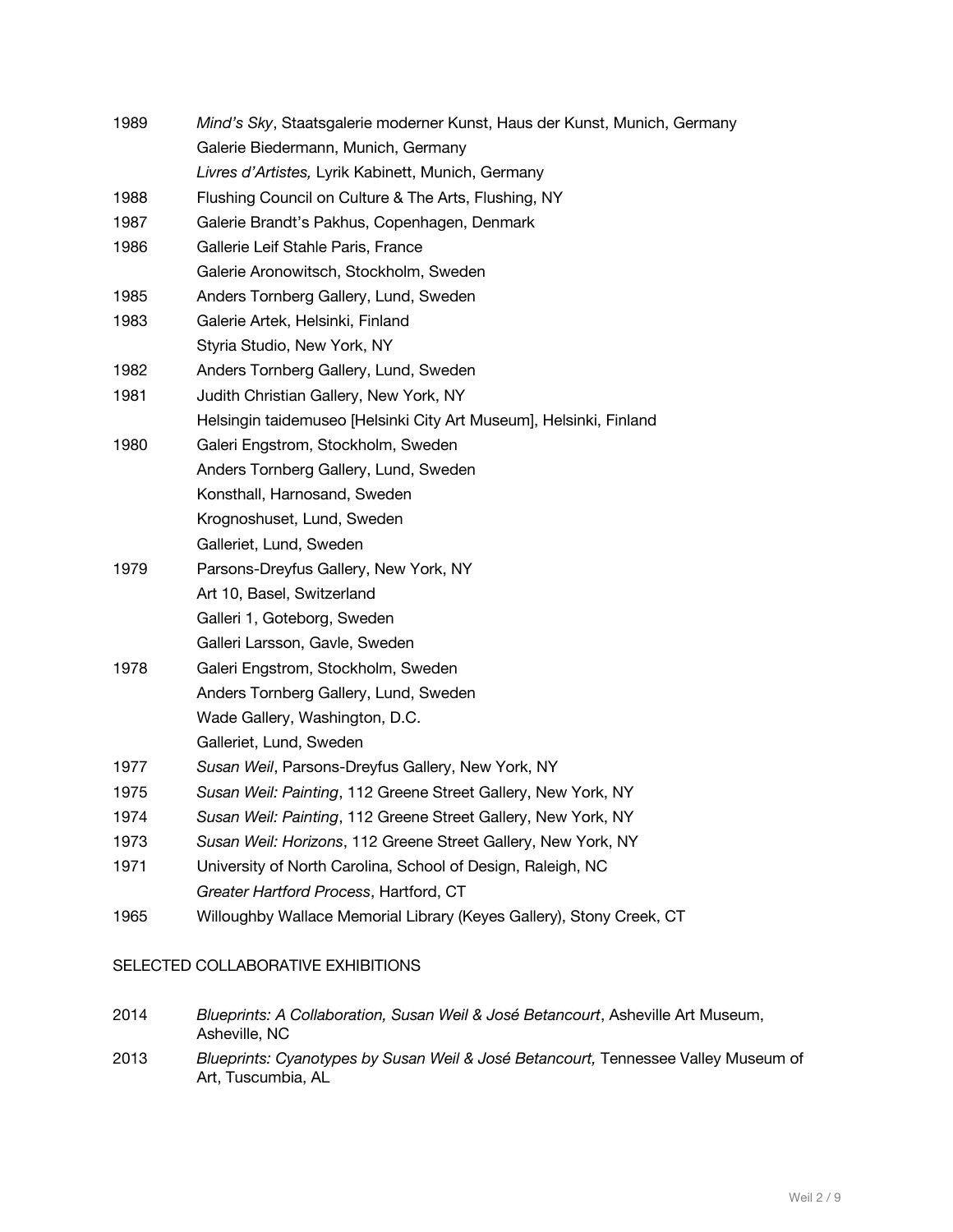2010-2012 *Blueprints*, with José Betancourt, Blue Sky Gallery, Portland, OR (December 2, 2010- January 2, 2011); Ann Loeb Bronfman Gallery, District of Columbia Jewish Center, Washington, D.C. (2011); Butler Institute of American Art, Youngstown, OH (October 9, 2011-February 26, 2012); Tinney Contemporary, Nashville, TN (August 25-September 29, 2012)

### SELECTED GROUP EXHIBITIONS

| 2022 | 20 +, Sundaram Tagore Gallery, New York, NY                                                                                                                                                                                                                                                                    |
|------|----------------------------------------------------------------------------------------------------------------------------------------------------------------------------------------------------------------------------------------------------------------------------------------------------------------|
|      | Daily Ritual, Center for Book Arts, New York, NY                                                                                                                                                                                                                                                               |
|      | A Room of Her Own, Sundaram Tagore Gallery, Singapore                                                                                                                                                                                                                                                          |
|      | Room of One's Own / Part 1, Galerie Rüdiger Schöttle, Munich, Germany                                                                                                                                                                                                                                          |
| 2021 | Family Business, JDJ, New York, NY                                                                                                                                                                                                                                                                             |
|      | Transfiguration: leaving reality behind, Postmasters Gallery, New York, NY                                                                                                                                                                                                                                     |
|      | Samlingen [Collection], Malmö Konstmuseum, Malmö, Sweden                                                                                                                                                                                                                                                       |
|      | Print/Process/Repeat, Sundaram Tagore Gallery, New York, New York                                                                                                                                                                                                                                              |
| 2020 | Bookish: Selections from the Dan Weinberg Collection, Montana Museum of Art and Culture,<br>University of Montana, Missoula, MT                                                                                                                                                                                |
|      | Question Everything! The Women of Black Mountain College, Black Mountain College<br>Museum + Arts Center, Asheville, NC                                                                                                                                                                                        |
|      | Our Own Work, Our Own Way, The Johnson Collection, Spartanburg, SC                                                                                                                                                                                                                                             |
|      | Photography and the Surreal Imagination, The Menil Collection, Houston, TX                                                                                                                                                                                                                                     |
|      | Intersections in American Art, Asheville Art Museum, Asheville, NC                                                                                                                                                                                                                                             |
| 2019 | Abstract Lens, Collection 1940s-1970s, The Museum of Modern Art, New York, NY                                                                                                                                                                                                                                  |
|      | Politics at Black Mountain College, Black Mountain College Museum + Arts Center,<br>Asheville, NC                                                                                                                                                                                                              |
| 2018 | Still Life, Galerie Rüdiger Schöttle, Munich, Germany                                                                                                                                                                                                                                                          |
|      | Bauhaus and America: Experiments in Light and Movement, LWL-Museum für Kunst und<br>Kultur, Münster, Germany                                                                                                                                                                                                   |
|      | Women of Black Mountain College, Yvette Torres Fine Art, Rockland, ME                                                                                                                                                                                                                                          |
|      | New York Abstraction, Sundaram Tagore Gallery, Singapore                                                                                                                                                                                                                                                       |
|      | Group Show, Sundaram Tagore Gallery, New York, NY                                                                                                                                                                                                                                                              |
|      | The Masters: Art Students League Teachers and their Students, Phyllis Harriman Mason<br>Gallery, Art Students League of New York, New York, NY                                                                                                                                                                 |
| 2017 | Group Show, Sundaram Tagore Gallery Chelsea, New York, NY                                                                                                                                                                                                                                                      |
|      | Robert Rauschenberg: Among Friends, The Museum of Modern Art, New York, NY                                                                                                                                                                                                                                     |
|      | Lunar, Sundaram Tagore Gallery Madison Avenue, New York, NY                                                                                                                                                                                                                                                    |
|      | Begin to See: The Photographers of Black Mountain College, Black Mountain College<br>Museum + Arts Center, Asheville, NC                                                                                                                                                                                       |
|      | 2015-2017 Leap Before You Look: Black Mountain College 1933-1957, The Institute of<br>Contemporary Art/Boston, Boston, MA (October 10, 2015-January 24, 2016); Hammer<br>Museum, Los Angeles, CA (February 21-May 15, 2016); Wexner Center for the Arts,<br>Columbus, OH (September 17, 2016-January 01, 2017) |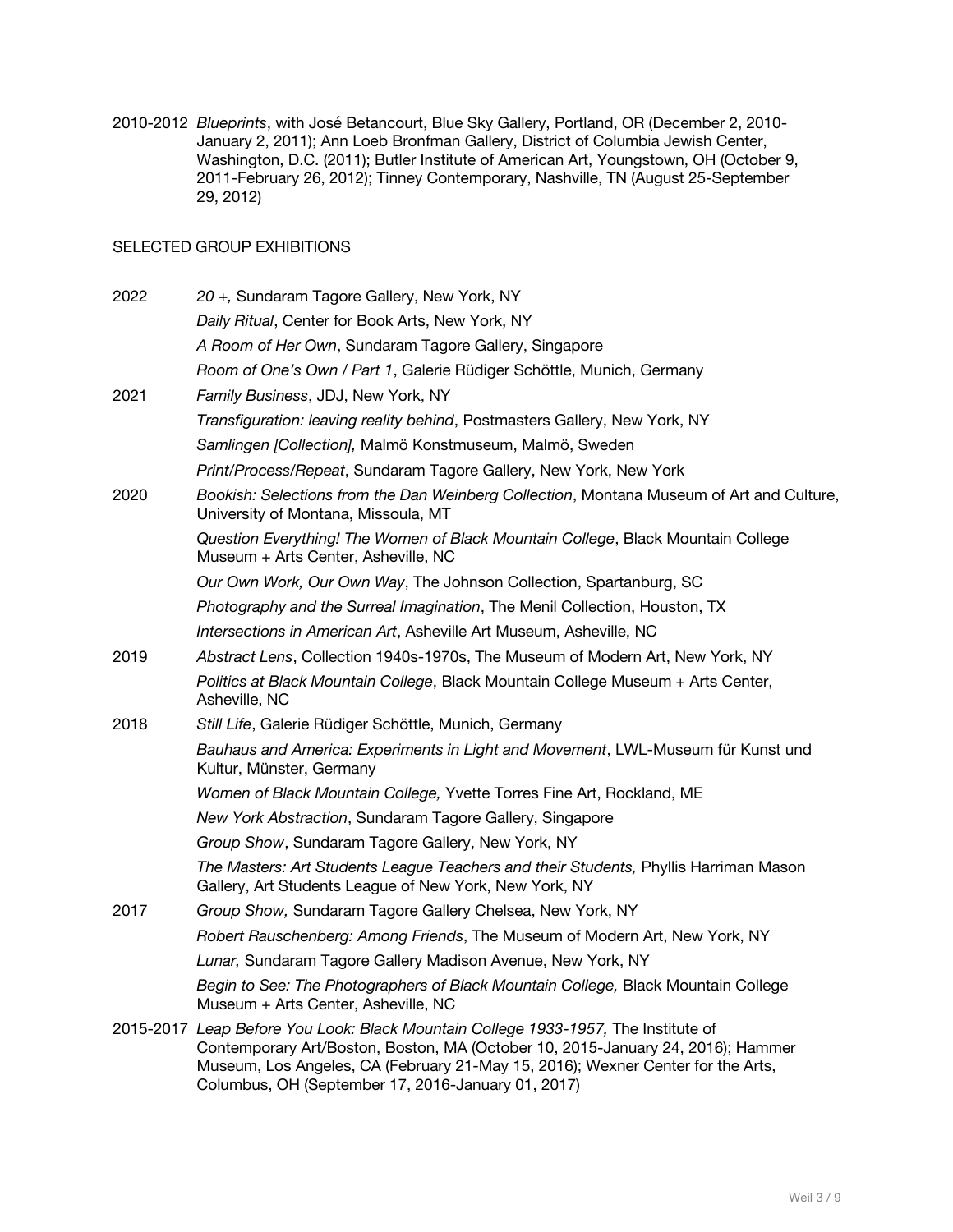|      | 2015-2016 Light Borne in Darkness: Photography Highlights from the Permanent Collection,<br>Milwaukee Art Museum (November 24, 2015-April 10, 2016)                                                                                                                                                                                                                                                                                                           |
|------|---------------------------------------------------------------------------------------------------------------------------------------------------------------------------------------------------------------------------------------------------------------------------------------------------------------------------------------------------------------------------------------------------------------------------------------------------------------|
|      | Winter Group Show, Sundaram Tagore Gallery, Hong Kong                                                                                                                                                                                                                                                                                                                                                                                                         |
|      | Hisachika Takahasi by Yuki Okumura, Ginza Maison Hermès Le Forum, Tokyo, Japan                                                                                                                                                                                                                                                                                                                                                                                |
| 2014 | Summer Group Show, Sundaram Tagore Gallery, New York, NY                                                                                                                                                                                                                                                                                                                                                                                                      |
|      | Frontiers Reimagined, Museo di Palazzo Grimani, Venice, Italy                                                                                                                                                                                                                                                                                                                                                                                                 |
|      | A World of its Own: Photographic Practices in the Studio, The Museum of Modern Art, New<br>York, NY                                                                                                                                                                                                                                                                                                                                                           |
| 2013 | To Be A Lady: An International Celebration of Women in the Arts, in collaboration with Norte<br>Maar, Sundaram Tagore Gallery, Singapore                                                                                                                                                                                                                                                                                                                      |
|      | From Memory Draw a Map of the United States, Sean Kelly Gallery, New York, NY                                                                                                                                                                                                                                                                                                                                                                                 |
| 2012 | Emerging: New Photography Acquisitions, Portland Art Museum, Portland, OR                                                                                                                                                                                                                                                                                                                                                                                     |
| 2011 | Perspectives: Nine Women, Nine Views, Sundaram Tagore Gallery, New York, NY                                                                                                                                                                                                                                                                                                                                                                                   |
|      | Forces of Nature, Sundaram Tagore Gallery, Beverly Hills, CA                                                                                                                                                                                                                                                                                                                                                                                                  |
| 2010 | The Reason For Hope, Sundaram Tagore Gallery, New York, NY                                                                                                                                                                                                                                                                                                                                                                                                    |
| 2009 | Seven Women / Seven Stories, Sundaram Tagore Gallery, New York, NY                                                                                                                                                                                                                                                                                                                                                                                            |
| 2008 | East / West: Hong Kong Grand Opening, Sundaram Tagore Gallery, Hong Kong                                                                                                                                                                                                                                                                                                                                                                                      |
|      | Metaphor Taking Shape: Poetry, Art, and the Book, Beinecke Rare Book & Manuscript<br>Library, Yale University, New Haven, CT                                                                                                                                                                                                                                                                                                                                  |
|      | 2006-2007 Black Mountain College: Collaborations and Interdisciplinary Dialogues, Asheville Art<br>Museum, Asheville, North Carolina (December 14, 2006-May 30, 2007)                                                                                                                                                                                                                                                                                         |
|      | 2004-2005 National Museum of Modern Art, Kyoto, Japan                                                                                                                                                                                                                                                                                                                                                                                                         |
| 2004 | The Cracked Looking Glass, The Graphic Center, Dublin, Ireland                                                                                                                                                                                                                                                                                                                                                                                                |
|      | Joyce in Art: Visual Art Inspired by James Joyce, Royal Hibernian Academy, Dublin,<br>Ireland                                                                                                                                                                                                                                                                                                                                                                 |
|      | Painting and Sculpture II, The Museum of Modern Art, New York, NY                                                                                                                                                                                                                                                                                                                                                                                             |
| 2003 | Art meets Architecture, Santa Fe Home Parade, Santa Fe, NM                                                                                                                                                                                                                                                                                                                                                                                                    |
|      | 2003-2006 Creative Space: Fifty Years of Robert Blackburn's Printmaking Workshop, Washington, D.C.,<br>organized by the Library of Congress, International Print Center New York (IPCNY), The<br>Elizabeth Foundation for the Arts. Exhibited at the IPCNY (2002-2003); Library of Congress,<br>Great Hall North and Great Hall South (February 20-July 26, 2003); Glass Curtain Gallery,<br>Columbia College of Art, Chicago, IL (January 31-March 25, 2005) |
| 2002 | Una Aventura Americana, Museo Nacional Reina Sofía, Madrid, Spain                                                                                                                                                                                                                                                                                                                                                                                             |
|      | Black Mountain College, Asheville, NC                                                                                                                                                                                                                                                                                                                                                                                                                         |
|      | Sailor Snug Harbor, Staten Island, NY                                                                                                                                                                                                                                                                                                                                                                                                                         |
| 2000 | Themes and Variations: Publications of Vincent FitzGerald & Company 1980-2000, Alan and<br>Margaret Kempner Gallery, Rare Book and Manuscript Library, Columbia University, New<br>York, NY                                                                                                                                                                                                                                                                   |
|      | MoMA2000: Open Ends, The Museum of Modern Art, New York, NY                                                                                                                                                                                                                                                                                                                                                                                                   |
|      | Wanås 2000, Wanås Foundation, Knislinge, Sweden                                                                                                                                                                                                                                                                                                                                                                                                               |
| 1999 | Postwar to Pop: Masterworks from MoMA's Collection, The Museum of Modern Art, New<br>York, NY                                                                                                                                                                                                                                                                                                                                                                 |
| 1997 | Coptic and Collage: Ancient Technique, Modern Application, Center for Book Arts, New<br>York, NY                                                                                                                                                                                                                                                                                                                                                              |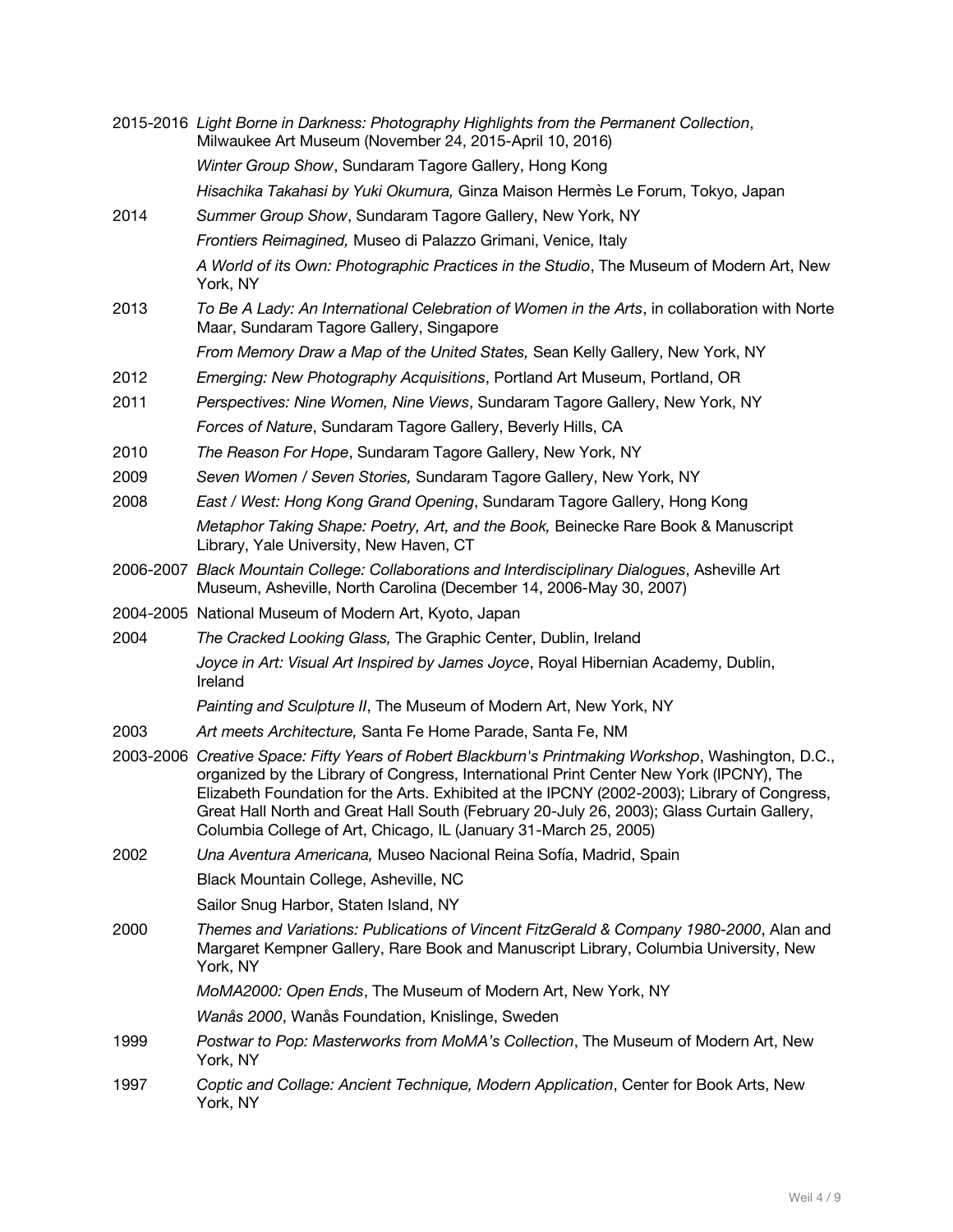| 1996 | Asheville Art Museum, Asheville, NC                                                                                                                                               |
|------|-----------------------------------------------------------------------------------------------------------------------------------------------------------------------------------|
| 1993 | Recent Acquisitions: Photography, The Museum of Modern Art, New York, NY                                                                                                          |
|      | The Grolier Club, New York, NY                                                                                                                                                    |
| 1992 | Solomon R. Guggenheim Museum, New York, NY                                                                                                                                        |
|      | Lyrik Kabinett, Munich, Germany                                                                                                                                                   |
|      | Made Around Words, Franklin Furnace, New York, NY                                                                                                                                 |
| 1991 | The Menil Collection, Houston, TX                                                                                                                                                 |
|      | Corcoran Gallery of Art, Washington, D.C.                                                                                                                                         |
|      | Dieu Donné Papermill: 15 Years, Center for Book Arts, New York. NY                                                                                                                |
| 1990 | The Notion of Motion, Islip Art Museum, Islip, NY                                                                                                                                 |
| 1989 | Lyrik Kabinett, Munich, Germany                                                                                                                                                   |
|      | Toledo Museum of Fine Art, Toledo, OH                                                                                                                                             |
|      | American Craft Council, New York, NY                                                                                                                                              |
| 1988 | Artists of the Book 1988, A Facet of Modernism, The Boston Athenaeum, Boston, MA<br>(June 15-August 19, 1988). Traveling exhibition of The New England Foundation for the<br>Arts |
|      | Printmaking Workshop, Grafiska Sallskapets Galleri, Stockholm, Sweden                                                                                                             |
| 1986 | Stamford Museum, Stamford, CT                                                                                                                                                     |
|      | Malmö Konsthall, Malmö, Sweden                                                                                                                                                    |
|      | Through a Master Printer: Works by Robert Blackburn and the Printmaking Workshop,<br>Bronx Museum of the Arts, Bronx, NY                                                          |
| 1984 | Artistic Collaboration in the Twentieth Century, Hirshhorn Museum, Washington, D.C.                                                                                               |
| 1983 | Franklin Furnace, New York, NY                                                                                                                                                    |
| 1982 | Women Artists' Books, Women's Caucus for Art, New York, NY                                                                                                                        |
|      | Nature as Image and Metaphor: Works by Contemporary Women Artists, Women's Caucus<br>for Art, New York, NY                                                                        |
|      | Open Studios, I.S. 1 (Independent Studios One), Long Island City, NY                                                                                                              |
| 1981 | Palais des Beaux Arts, Brussels, Belgium                                                                                                                                          |
|      | On And Off the Wall, City Gallery, New York, NY                                                                                                                                   |
|      | Environmental Progressions, Judith Christian Gallery, New York, NY                                                                                                                |
|      | Working Drawings and Notes, from Independent Studios 1: a collaborative workspace<br>for artists, The Queens Museum, Community Gallery, Flushing, NY                              |
| 1980 | Susan Caldwell Gallery, New York, NY                                                                                                                                              |
|      | Frank Marino Gallery, New York, NY                                                                                                                                                |
|      | New York Today, NK Malmö in collaboration with Galleriet Lund, Galleri Liljan, Sweden                                                                                             |
|      | Fourteen Artists: I.S.1, Jamaica Arts Center, Jamaica, NY                                                                                                                         |
|      | Paper, Hera Cooperative Gallery, Wakefield, RI                                                                                                                                    |
|      | 70/80, Galleriet, Lund, Sweden                                                                                                                                                    |
|      | New York Härnösand: Susan Weil, Rune Hagberg, Harnosands Konsthall, Härnösand,<br>Sweden                                                                                          |
| 1979 | Moderna Museet, Stockholm, Sweden                                                                                                                                                 |
|      | Frank Marino Gallery, New York, NY                                                                                                                                                |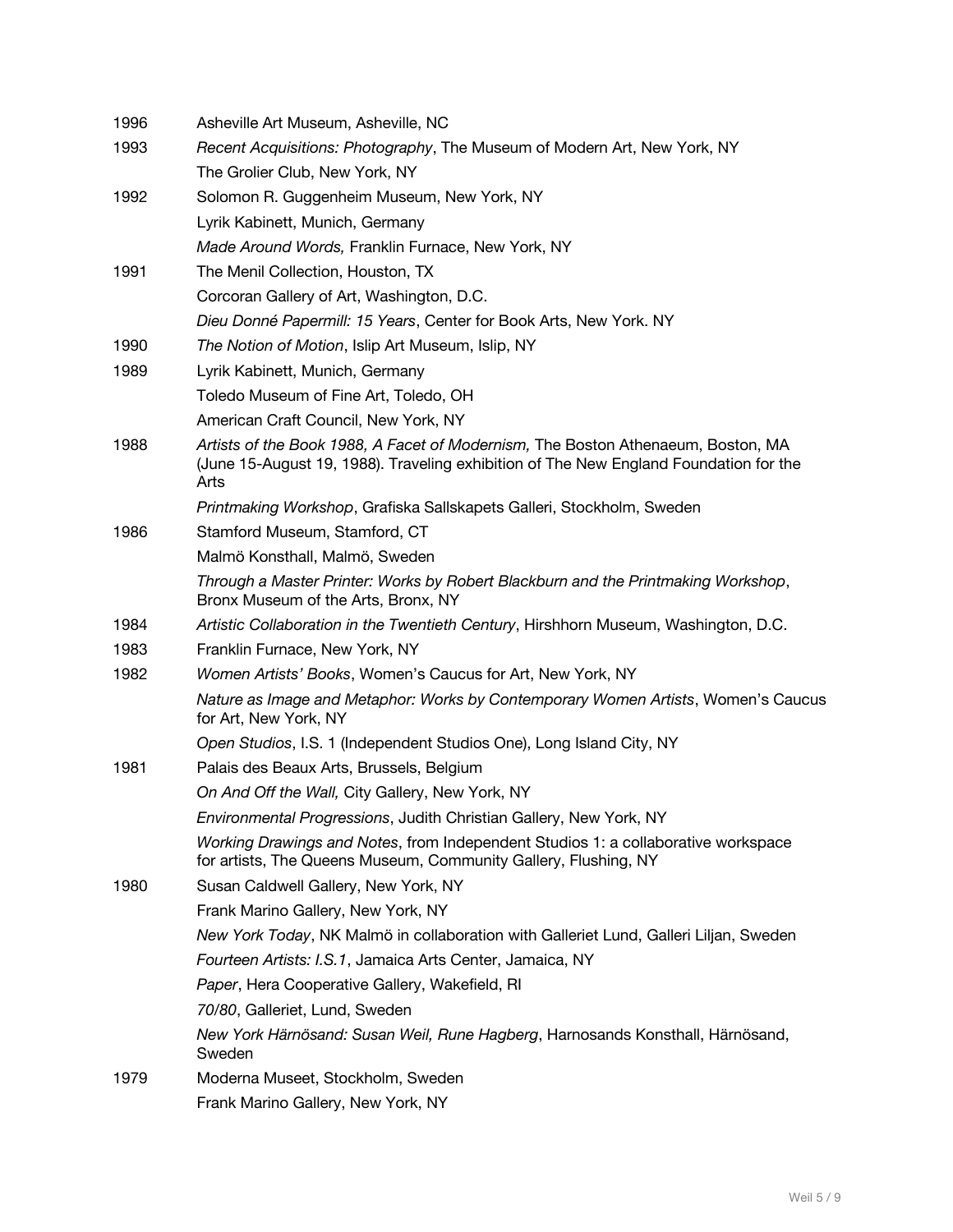| 1978 | Artwords Bookworks, Los Angeles Institute for Contemporary Art, Los Angeles, CA                                                       |
|------|---------------------------------------------------------------------------------------------------------------------------------------|
|      | Six Artists View Development, The OIA: Organization of Independent Artists, New York<br>Academy of the Sciences, New York, NY         |
|      | Serial Drawing, Hera Gallery, Wakefield, RI                                                                                           |
|      | The Extended Image On Paper, Memorial Union Gallery, Arizona State University, Tempe, AZ                                              |
|      | On The Edge of Color, Landmark Gallery, New York, NY                                                                                  |
|      | Open Studios, I.S. 1 (Independent Studios One), Long Island City, NY                                                                  |
| 1977 | Double U Gallery, New York, NY                                                                                                        |
|      | Soft Art of the Sixties, Buecher and Harpsichord, New York, NY                                                                        |
|      | New York Avant Garde/Works and Projects of the Seventies, Institute for Art<br>and Urban Resources, P.S. 1, Queens, NY                |
|      | Open Studios, Institute for Art and Urban Resources, P.S. 1, Queens, NY                                                               |
|      | Paper Theatre, Gloria Cortella Inc., New York, NY                                                                                     |
|      | Whitney Counterweight, Auction 393, New York, NY                                                                                      |
|      | Susan Weil and Sylvia Whitman: Exhibition of Works from "Two Notebooks,"<br>Institute for Art and Urban Resources, P.S. 1, Queens, NY |
|      | Works from the Collection of Change, Inc., Sonnabend Gallery, New York,<br><b>NY</b>                                                  |
|      | Bookworks, The Museum of Modern Art, New York, NY                                                                                     |
|      | A Collection in Progress, Moore College of Art, Philadelphia, PA                                                                      |
|      | Sectional Images, The Women's Interart Center Inc., New York, NY                                                                      |
| 1976 | The Liberation: 14 American Artists, Corcoran Gallery of Art, Washington, D.C. Traveling<br>exhibition                                |
|      | Prints from Untitled Press, Seattle Museum of Fine Arts, Seattle, WA and Fendrick<br>Gallery, Washington, D.C.                        |
|      | A.I.R. Gallery, New York, NY                                                                                                          |
|      | Rooms, Institute for Art and Urban Resources, P.S. 1, Queens, NY                                                                      |
|      | A Month of Sundays, Institute for Art and Urban Resources, P.S. 1, Queens, NY                                                         |
|      | Torn Folded and Crumpled, Parsons - Dreyfuss Gallery, New York, NY                                                                    |
|      | Rolling Art, New York Professional Women Artists, Castle Clinton National Monument,<br>Battery Park, NY                               |
| 1975 | Collectors of the Seventies part III, The Clocktower, New York, NY                                                                    |
|      | Artists Make Toys, The Clocktower, New York, NY                                                                                       |
|      | Walk Thru Art, New York Professional Women Artists, Douglass College, New Brunswick, NJ                                               |
|      | Santa Barbara Museum of Art, Santa Barbara, CA                                                                                        |
| 1974 | Painting and Sculpture 'today', Indianapolis Museum of Art, Indianapolis, IN                                                          |
|      | The Contemporary Art Center, Cincinnati, OH                                                                                           |
|      | Works from Change, Inc., The Museum of Modern Art, New York, NY                                                                       |
|      | Walk Through Art, New York Professional Women Artists, Battery Park and Central Park,<br>New York, NY                                 |
| 1973 | Group Show, 112 Greene Street Gallery, New York, NY                                                                                   |
| 1972 | Women in the Arts, Stamford Museum, Stamford, CT                                                                                      |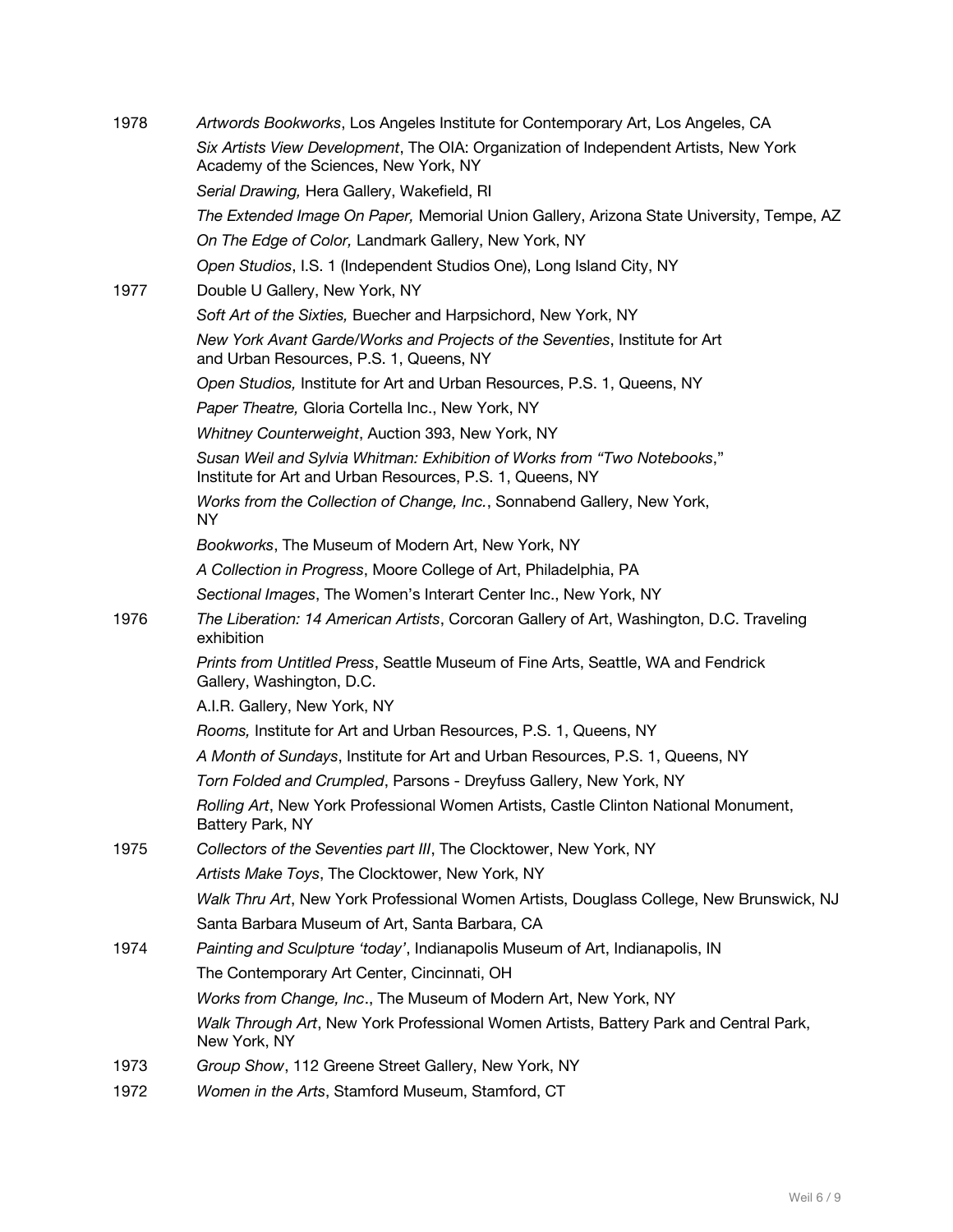1971 *Performance Series*, 112 Greene Street Gallery, New York, NY

*Art in the Park,* New York Professional Women Artists, NY

- 1968-1969 *Plastic as Plastic*, Smithsonian Institution, Washington, D.C.; Museum of Contemporary Crafts (Museum of Art and Design), New York, NY (November 23, 1968 – January 12, 1969); Arkansas Art Center, Little Rock, AR (February 8 – March 30, 1969)
- 1967 *Transparency*, School of Visual Arts, New York, NY
- 1966 *E.A.T. (Experiments in Art and Technology)*, Leo Castelli Gallery, New York, NY
- 1955 Stable Annual, Stable Gallery, New York, NY
- 1954 Stable Annual, Stable Gallery, New York, NY
- 1953 Stable Annual, Stable Gallery, New York, NY
- 1951 *Abstraction in Photography*, The Museum of Modern Art, New York, NY

#### SET DESIGN

| 2002-3  | "Las Cuatro Estaciones/Four Seasons," Jazzdance: The Danny Buraczeski Dance<br>Company, O'Shaughnessy Auditorium, College of St. Catherine, St. Paul, MN, 2002; The<br>Joyce Theater, New York, NY, 2003<br>Set originally designed for "Ancestral Voices" |
|---------|------------------------------------------------------------------------------------------------------------------------------------------------------------------------------------------------------------------------------------------------------------|
| 1997    | "Among These Cares," Jazzdance: The Danny Buraczeski Dance Company, Kennedy<br>Center Terrace Theater, Washington, D.C.; The Joyce Theater, New York, NY<br>Commissioned by the Library of Congress                                                        |
| 1993/95 | "On My Way," Jazzdance: The Danny Buraczeski Dance Company Minneapolis, MN,<br>1993; The Joyce Theater, New York, NY 1995<br>Set originally designed for "Soulo"                                                                                           |
| 1989-90 | "Ancestral Voices," Jazzdance: The Danny Buraczeski Dance Company, Joyce<br>Theater. New York. NY                                                                                                                                                          |
| 1988    | "Soulo," Jazzdance: The Danny Buraczeski Dance Company, The Joyce Theater, New<br>York. NY                                                                                                                                                                 |

PUBLIC COLLECTIONS

Asheville Art Museum, Asheville, NC

Black Mountain College Museum + Arts Center, Asheville, NC

Bowdoin College, Special Collections, Brunswick, ME

Brooklyn Museum Library, Brooklyn, NY

Bucknell University, Bertrand Library, Lewisburg, PA

University at Buffalo, The Poetry Collection of the University Libraries, Buffalo, NY

Columbia University, Rare Books & Manuscripts, New York, NY

Dallas Museum of Art, Dallas, TX

Dartmouth College, Rauner Special Collections Library, Hanover, NH

University of Delaware Library, Newark, DE

Dieu Donné, Brooklyn, NY

Harvard University, Houghton Library Special Collections, Cambridge, MA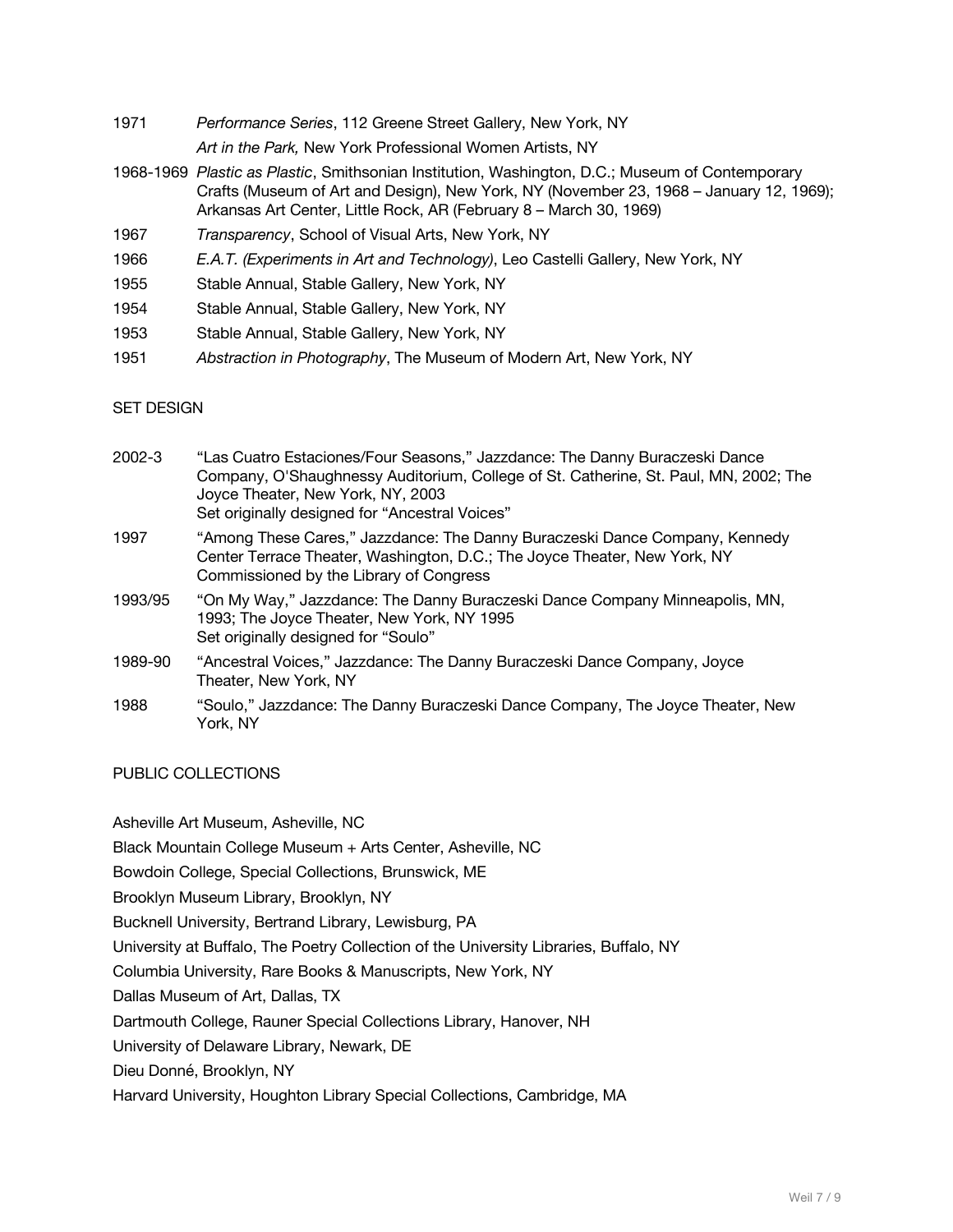University of Iowa Libraries, Iowa City, IA The J. Paul Getty Museum, Malibu, CA The Johnson Collection, Spartanburg, SC Library of Congress, Prints and Photographs Division, Washington, D.C. Library of Congress, Rare Books and Special Collections Division, Washington, D.C. Lyrik Kabinett, Munich, Germany Malmö Konstmuseum, Malmö, Sweden The Menil Collection, Houston, TX Metropolitan Museum of Art, New York, NY Milwaukee Art Museum, Milwaukee, WI Minneapolis Institute of Art, Minneapolis, MN University of Minnesota, TC Anderson Library Rare Books, Minneapolis, MN Moderna Museet, Stockholm, Sweden Montana Museum of Art and Culture, University of Montana, Missoula, MT The Museum of Modern Art, New York, NY National Academy of Arts and Letters, New York, NY National Museum of New Zealand Te Papa Tongarewa, Wellington, New Zealand New York Public Library, The Spencer Collection, New York, NY Portland Art Museum, Portland, OR Rochester Institute of Technology, Wallace Library, Rochester, NY San Francisco Public Library, San Francisco, CA Scripps College, Claremont, CA Smith College, Mortimer Rare Book Collection, Northampton, MA Stanford University Libraries, Special Collections, Stanford, CA Swarthmore College, Swarthmore, PA Toledo Museum of Art, Toledo, OH Tulsa University, McFarlin Special Collections Library, Tulsa, OK University of Vermont, Howe Library, Billings Special Collections, Burlington, VT The Victoria and Albert Museum, London, England The Walker Art Center, Minneapolis, MN Wanås Foundation, Knislinge, Sweden Wellesley College, Wellesley, MA Yale University Beinecke Rare Book & Manuscript Library, New Haven, CT

#### HONORS & AWARDS

- 1977 Guggenheim Foundation Fellowship
- 1976 National Endowment for the Arts Fellowship